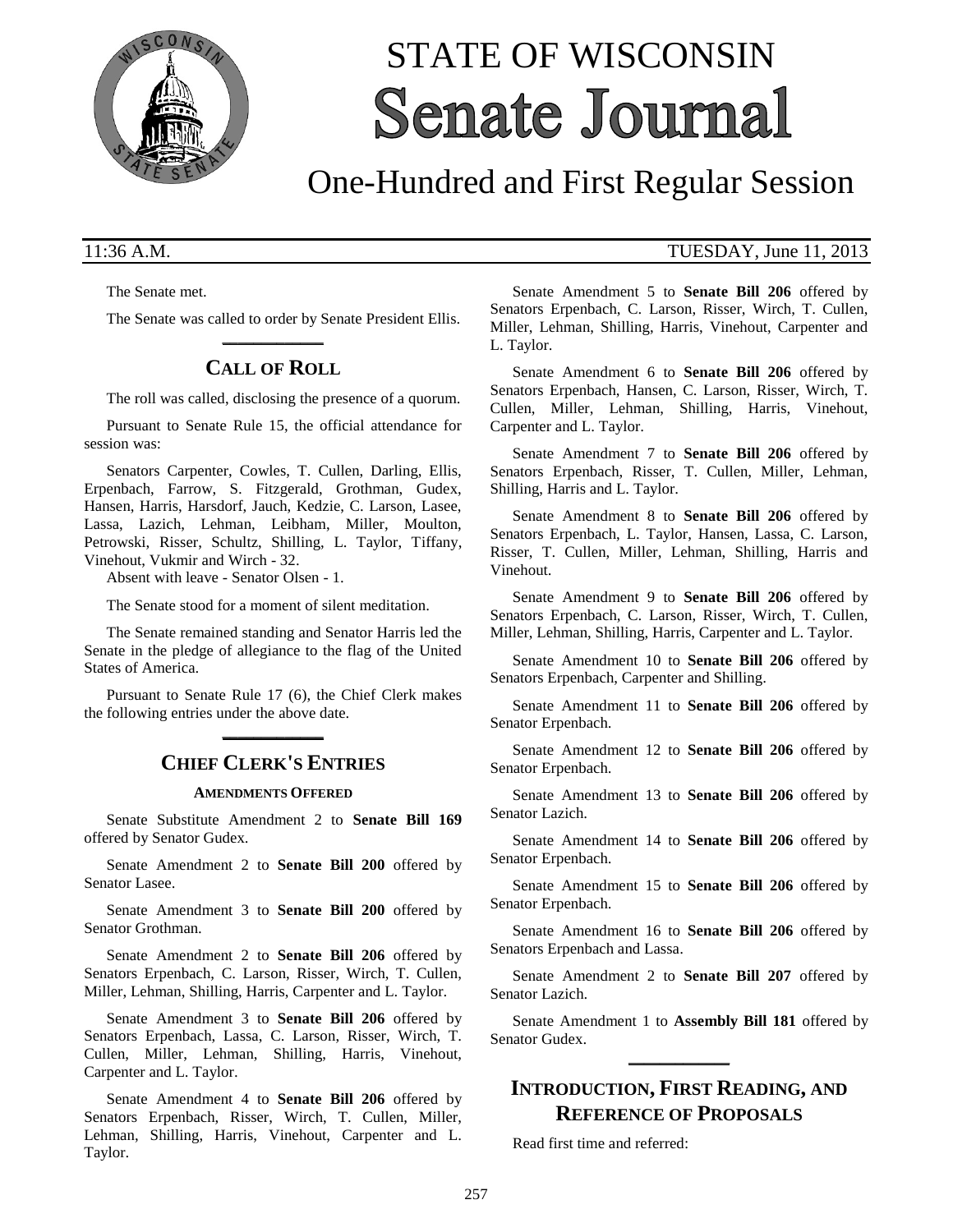#### **Senate Bill 214**

Relating to: board of directors of the Wisconsin Economic Development Corporation.

By Senators Lassa, T. Cullen, Carpenter, Lehman, Hansen, Miller, Shilling, Wirch, Vinehout, C. Larson, Harris, L. Taylor and Erpenbach; cosponsored by Representatives Barca, Kahl, Jorgensen, Hesselbein, Kessler, Kolste, Ringhand, Danou, Sargent, Shankland, Barnes, Smith, Bernard Schaber, Wright, Ohnstad, Billings, Pope and Pasch.

To committee on **Economic Development and Local Government**.

#### **Senate Bill 215**

Relating to: granting immunity from certain criminal prosecutions for a person who seeks aid for another person.

By Senators Lehman, Harris, Miller, T. Cullen and Risser; cosponsored by Representatives Bewley, Wright, C. Taylor, Kessler, Pope, Doyle, Ohnstad, Johnson and A. Ott.

To committee on **Judiciary and Labor**.

#### **Senate Bill 216**

Relating to: a sales and use tax exemption for vitamins.

By Senator Hansen; cosponsored by Representative Berceau.

To committee on **Workforce Development, Forestry, Mining, and Revenue**.

## **PETITIONS AND COMMUNICATIONS**

**\_\_\_\_\_\_\_\_\_\_\_\_\_**

Pursuant to Senate Rule 17 (5), Senator Lassa added as a co-author of **Senate Bill 178**.

Pursuant to Senate Rule 17 (5), Senator Lassa added as a co-author of **Senate Bill 189**.

Pursuant to Senate Rule 17 (5), Senator Lassa added as a co-author of **Senate Bill 190**.

Pursuant to Senate Rule 17 (5), Senator Miller added as a co-author of **Senate Joint Resolution 39**.

Pursuant to Senate Rule 17 (5), Senator Miller added as a co-author of **Senate Bill 189**. **\_\_\_\_\_\_\_\_\_\_\_\_\_**

#### **State of Wisconsin Office of the Governor**

June 11, 2013

The Honorable, the Senate:

**Senate Bill 206** contains a fiscal note in excess of \$10,000. Accordingly, and pursuant to s. 16.47 (2), Wisconsin Statutes, I consider this bill an emergency bill, and I recommended that its passage be permitted prior to the passage of the 2013-14 budget bill.

Sincerely, *SCOTT WALKER* Governor

## **ADVICE AND CONSENT OF THE SENATE**

**\_\_\_\_\_\_\_\_\_\_\_\_\_**

#### **State of Wisconsin Office of the Governor**

June 11, 2013

The Honorable, the Senate:

I am pleased to nominate and with the advice and consent of the Senate, do appoint SCOTT BRUNNER, of Wauwatosa, as a Public Member 3 on the Real Estate Appraisers Board, to serve for the term ending May 1, 2016.

Respectfully Submitted, *SCOTT WALKER* Governor

Read and referred to committee on **Insurance and Housing**.

#### **State of Wisconsin Office of the Governor**

June 11, 2013

The Honorable, the Senate:

I am pleased to nominate and with the advice and consent of the Senate, do appoint DR. SHANYN C. LANCASTER, of Milwaukee, as a Doctor on the Athletic Trainers Affiliated Credentialing Board, to serve for the term ending July 1, 2016.

Respectfully Submitted, *SCOTT WALKER* Governor

Read and referred to committee on **Health and Human Services**. **\_\_\_\_\_\_\_\_\_\_\_\_\_**

## **MESSAGES FROM THE ASSEMBLY CONSIDERED**

#### **Assembly Bill 8**

Relating to: restrictions on hunting within a specified distance of hospitals, sanatoriums, or school grounds and restrictions imposed by local governmental units on hunting with a bow and arrow or crossbow.

By Representatives Kleefisch and T. Larson; cosponsored by Senators Kedzie and Fitgerald.

Read first time and referred to committee on **Natural Resources**

#### **Assembly Bill 161**

Relating to: injunctions suspending or restraining the enforcement or execution statewide of a statute of this state.

By Representatives Craig, A. Ott, August, Ballweg, Brooks, Honadel, Hutton, Jacque, Kapenga, Kestell, Kleefisch, Knodl, Kooyenga, Kramer, Kuglitsch, LeMahieu, Murphy, Nass, Pridemore, Sanfelippo, Schraa, Spiros, Steineke, Stone, Stroebel, Suder, Thiesfeldt, Tittl,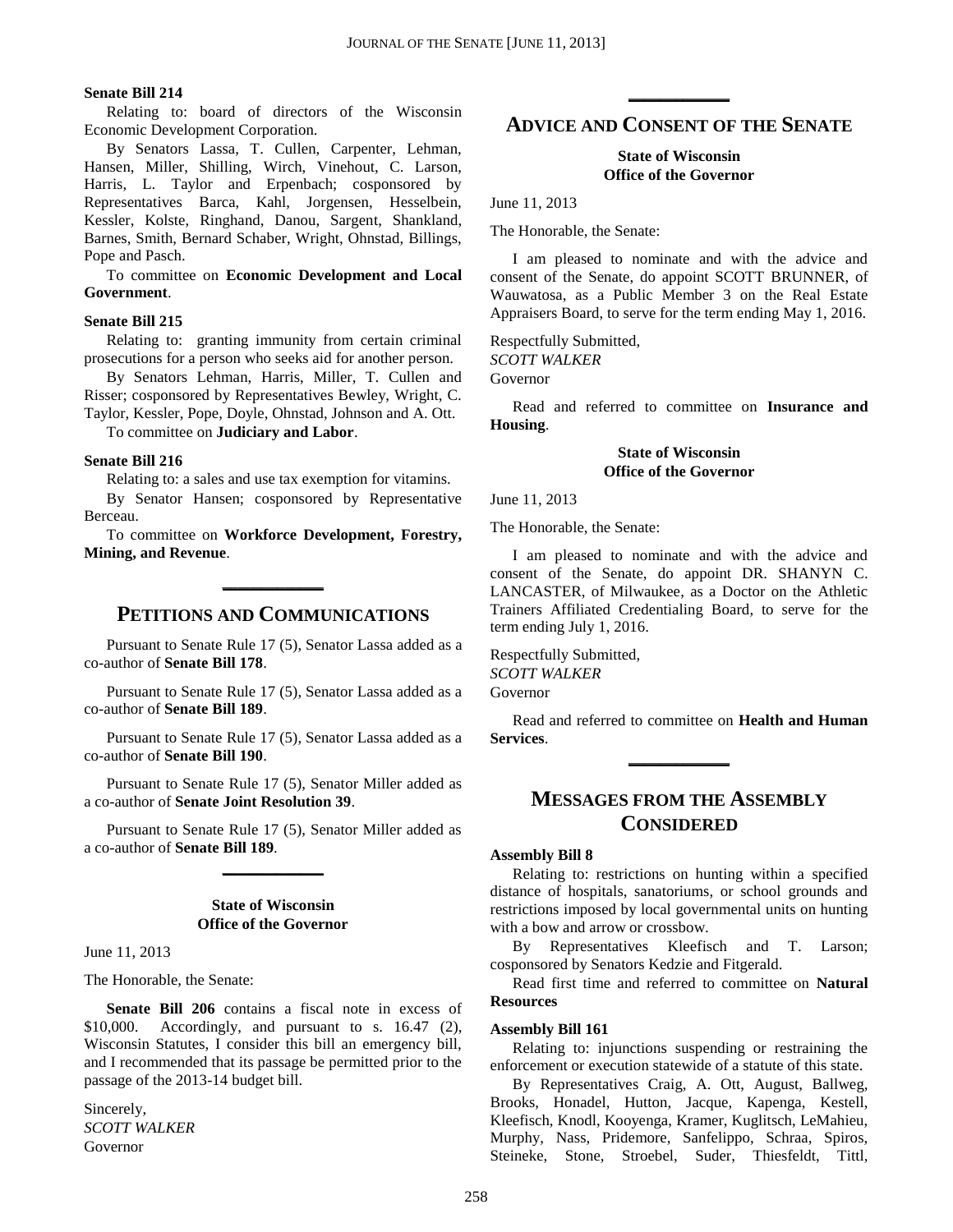Weatherston and Endsley; cosponsored by Senators Grothman, Vukmir, Ellis, Kedzie, Darling and Leibham.

Read first time and referred to committee on **Judiciary and Labor**

#### **Assembly Bill 181**

Relating to: venture capital investment program.

By Representatives Kuglitsch, Clark, Suder, Tauchen, Klenke, J. Ott, Petryk, Kahl, LeMahieu, A. Ott, Jagler, Honadel, Kolste, Bies, Smith, Brooks, Kleefisch, Tittl, Nygren, Sargent, Endsley, Schraa and Stone; cosponsored by Senators Darling, T. Cullen, Leibham, Gudex, Schultz and L. Taylor.

Read first time and referred to committee on **Economic Development and Local Government**

#### **Assembly Bill 183**

Relating to: miscellaneous provisions related to rental and vehicle towing practices and eviction proceedings, prohibitions on enacting ordinances that place certain limitations or requirements on landlords, providing an exemption from emergency rule procedures, granting rulemaking authority.

By Representatives Stroebel, Jacque, Pridemore and Kerkman; cosponsored by Senator Lasee.

Read first time and referred to committee on **Insurance and Housing**

#### **Assembly Bill 201**

Relating to: giving certain veterans priority in registering for courses at the University of Wisconsin System.

By Representatives Hesselbein, Nass, Barca, Barnes, Berceau, Bernier, Bies, Born, Brooks, Clark, Czaja, Goyke, Hebl, Hulsey, Jagler, Jorgensen, Kahl, Kleefisch, Kolste, Kooyenga, T. Larson, Milroy, Ohnstad, Pridemore, Sargent, Shankland, Sinicki, Smith, C. Taylor, Thiesfeldt, Tittl, Wright and Zepnick; cosponsored by Senators Carpenter, T. Cullen, Ellis, Erpenbach, Harris, Lassa, Schultz and Wirch.

Read first time and referred to committee on **Transportation, Public Safety, and Veterans and Military Affairs**

### **ADVICE AND CONSENT OF THE SENATE**

**\_\_\_\_\_\_\_\_\_\_\_\_\_**

Senator Fitzgerald, with unanimous consent, asked that all appointments, with the exception of Alberta Darling, David Kedrowski, and William McReynolds be taken up en masse.

**ARNONE, WENDY** of Menomonee Falls, as a member of the Health Insurance Risk-Sharing Plan Authority, to serve for the term ending May 1, 2015.

**BAUER, MICHELE** of Marshfield, as a member of the Health Insurance Risk-Sharing Plan Authority, to serve for the term ending May 1, 2015.

**CATLIN, PETER TODD** of Nashotah, as a Public member 1 on the Health Insurance Risk-Sharing Plan Authority, to serve for the term ending May 1, 2016.

**CRAFT, TODD** of Hartland, as an Accountant on the Accounting Examining Board, to serve for the term ending July 1, 2016.

**DENOR, GERALD** of Menomonee Falls, as a member of the Accounting Examining Board, to serve for the term ending July 1, 2013.

**HANSON, CHRISTIANNA** of Hortonville, as a member of the Health Insurance Risk-Sharing Plan, to serve for the term ending May 1, 2015.

**HOFF, LINDA** of Mount Horeb, as a Insurer 2 on the Health Insurance Risk-Sharing Plan Authority, to serve for the term ending May 1, 2016.

**JINKINS, MARK** of Sturgeon Bay, as a member of the Optometry Examining Board, to serve for the term ending July 1, 2016.

**JOHNSON, ERIK** of Madison, as a At-Large member on the Southeast Wisconsin Professional Baseball Park District Board, to serve for the term ending July 1, 2015.

**KOMP, DR. THOMAS** of Suamico, as a Professional Member on the Podiatrists Affiliated Credentialing Board, to serve for the term ending July 1, 2017.

**O'MEARA, KRISTINE** of West Bend, as a Washington County rep on the Southeast Wisconsin Professional Baseball Park District Board, to serve for the term ending July 1, 2015.

**RAMBO, LARRY** of Hartland, as a member of the Health Insurance Risk-Sharing Plan Authority, to serve for the term ending May 1, 2014.

**RUSSELL, JOHN** of Columbus, as a member of the Health Insurance Risk-Sharing Plan Authority, to serve for the term ending May 1, 2014.

**SANCHEZ, PABLO** of Madison, as a member of the UW Hospitals and Clinics Authority and Board, to serve for the term ending July 1, 2017.

**SANSON, SUSAN** of Greenfield, as a member of the Radiography Examining Board, to serve for the term ending May 1, 2016.

**SATHER, THOMAS** of Eau Claire, as a member of the Hearing and Speech Examining Board, to serve for the term ending July 1, 2015.

**SCHEID, JOHN** of Milwaukee, as a member of the Accounting Examining Board, to serve for the term ending July 1, 2015

**STENSBERG, DEAN** of Middleton, as Public Member 1 on the Funeral Directors Examining Board, to serve for the term ending July 1, 2017.

**TYLER, STEPHEN MARK** of Woodville, as Governor's Appointee 9 on the Wisconsin Technical College System Board, to serve for the term ending May 1, 2019.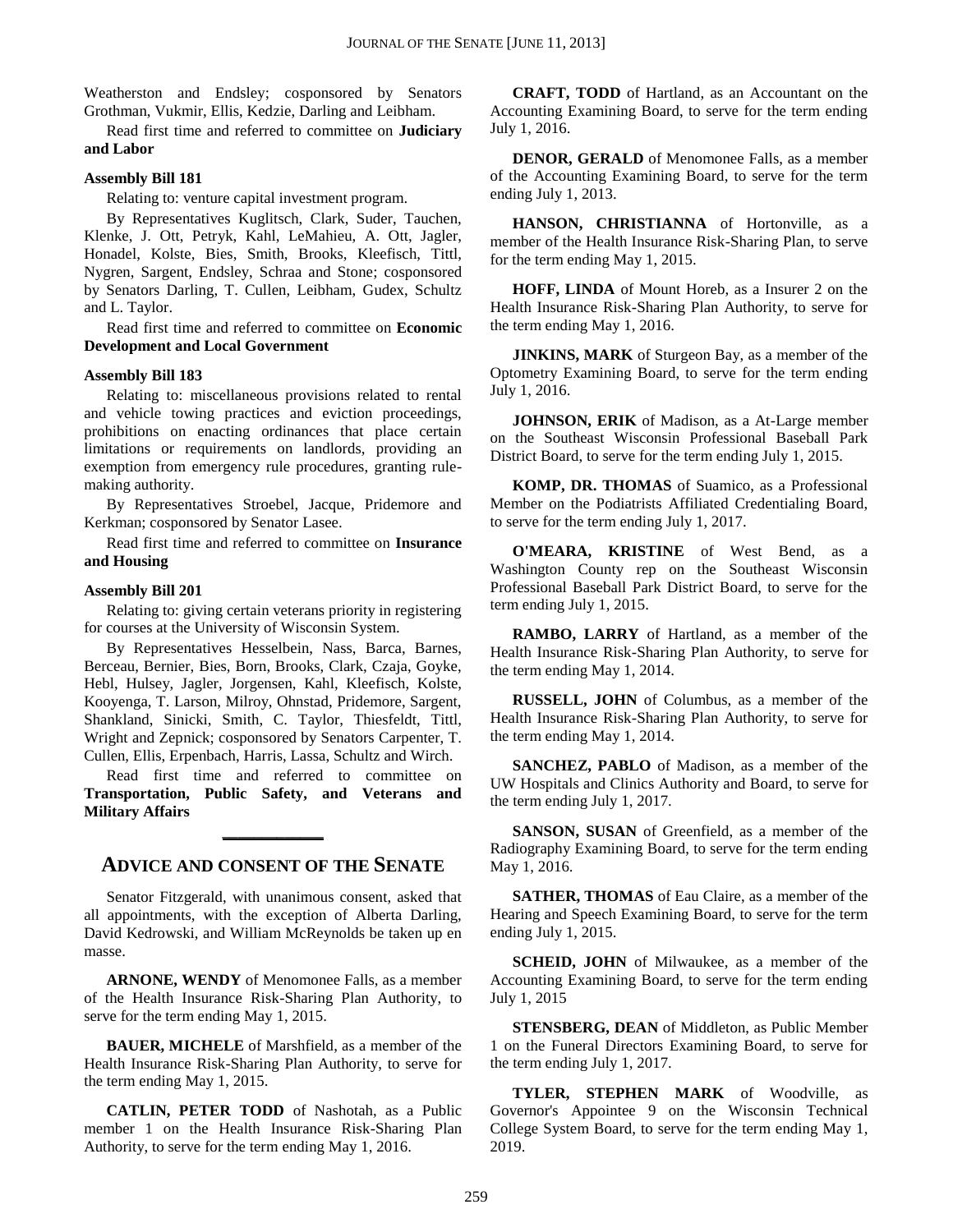**YOUSO, STEVEN** of Auburndale, as a member of the Health Insurance Risk-Sharing Plan Authority, to serve for the term ending May 1, 2014.

The question was: Confirmation en masse?

The ayes and noes were required and the vote was: ayes, 32; noes, 0; absent or not voting, 1; as follows:

Ayes - Senators Carpenter, Cowles, T. Cullen, Darling, Ellis, Erpenbach, Farrow, S. Fitzgerald, Grothman, Gudex, Hansen, Harris, Harsdorf, Jauch, Kedzie, C. Larson, Lasee, Lassa, Lazich, Lehman, Leibham, Miller, Moulton, Petrowski, Risser, Schultz, Shilling, L. Taylor, Tiffany, Vinehout, Vukmir and Wirch - 32.

Noes - None.

Absent or not voting - Senator Olsen - 1.

Confirmed.

#### **DARLING, SENATOR ALBERTA**

Of River Hills, as a Public Member 6 on the Wisconsin 529 College Savings Program Board, to serve for the term ending May 1, 2017.

Senator Darling, with unanimous consent, asked to be excused from voting, pursuant to Senate Rule 73 (1).

The question was: Confirmation?

The ayes and noes were required and the vote was: ayes, 31; noes, 0; absent or not voting, 2; as follows:

Ayes - Senators Carpenter, Cowles, T. Cullen, Ellis, Erpenbach, Farrow, S. Fitzgerald, Grothman, Gudex, Hansen, Harris, Harsdorf, Jauch, Kedzie, C. Larson, Lasee, Lassa, Lazich, Lehman, Leibham, Miller, Moulton, Petrowski, Risser, Schultz, Shilling, L. Taylor, Tiffany, Vinehout, Vukmir and Wirch - 31.

Noes - None.

Absent or not voting - Senators Darling and Olsen - 2.

Confirmed.

#### **LEAVES OF ABSENCE**

**\_\_\_\_\_\_\_\_\_\_\_\_\_**

Senator Fitzgerald, with unanimous consent, asked that Senator Olsen be granted a leave of absence for today's session.

#### **MCREYNOLDS, WILLIAM L.**

Of Racine, as a Racine County representative on the Southeast Wisconsin Professional Baseball Park District Board, to serve for the term ending July 1, 2015.

The question was: Confirmation?

The ayes and noes were required and the vote was: ayes, 31; noes, 1; absent or not voting, 1; as follows:

Ayes - Senators Carpenter, Cowles, T. Cullen, Darling, Ellis, Erpenbach, Farrow, S. Fitzgerald, Grothman, Gudex, Hansen, Harris, Harsdorf, Jauch, Kedzie, C. Larson, Lasee, Lassa, Lazich, Lehman, Leibham, Miller, Moulton, Petrowski, Risser, Schultz, Shilling, L. Taylor, Tiffany, Vinehout and Vukmir - 31.

Noes - Senator Wirch - 1. Absent or not voting - Senator Olsen - 1.

Confirmed.

#### **KEDROWSKI, DAVID R.**

Of Washburn, as a Lake Superior representative on the Wisconsin Waterways Commission, to serve for the term ending March 1, 2016.

The question was: Confirmation?

The ayes and noes were required and the vote was: ayes, 32; noes, 0; absent or not voting, 1; as follows:

Ayes - Senators Carpenter, Cowles, T. Cullen, Darling, Ellis, Erpenbach, Farrow, S. Fitzgerald, Grothman, Gudex, Hansen, Harris, Harsdorf, Jauch, Kedzie, C. Larson, Lasee, Lassa, Lazich, Lehman, Leibham, Miller, Moulton, Petrowski, Risser, Schultz, Shilling, L. Taylor, Tiffany, Vinehout, Vukmir and Wirch - 32.

Noes - None.

Absent or not voting - Senator Olsen - 1.

Confirmed.

## **CONSIDERATION OF MOTIONS, RESOLUTIONS, AND JOINT RESOLUTIONS NOT REQUIRING A THIRD READING**

**\_\_\_\_\_\_\_\_\_\_\_\_\_**

#### **Senate Joint Resolution 37**

Relating to: requesting the International Olympic Committee to keep wrestling in the Olympic Games.

The question was: Adoption of **Senate Joint Resolution 37**?

Adopted.

#### **Senate Joint Resolution 39**

Relating to: recognizing June 19, 2013, as Juneteenth Day.

The question was: Adoption of **Senate Joint Resolution 39**?

Adopted.

#### **Assembly Joint Resolution 33**

Relating to: the life and military service of Sergeant Andrew Steiner, United States Army Reserve.

Read.

The question was: Concurrence of **Assembly Joint Resolution 33**?

Concurred in.

Senator Vinehout, with unanimous consent, asked that all members of the Senate be added as cosponsors of **Assembly Joint Resolution 33**.

#### **Assembly Joint Resolution 35**

Relating to: declaring Public Works Week.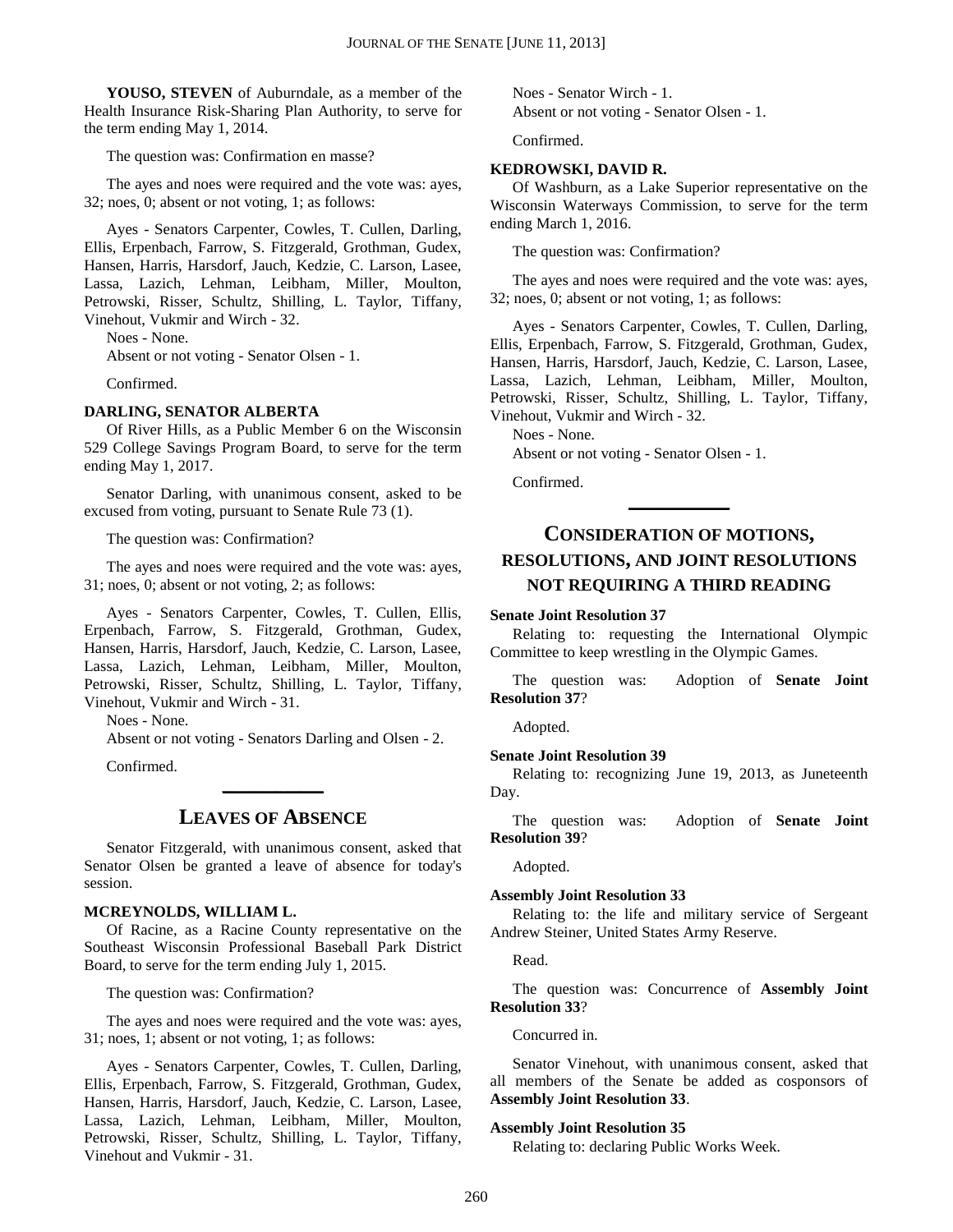The question was: Concurrence of **Assembly Joint Resolution 35**?

Concurred in.

**Assembly Joint Resolution 38**

Relating to: proclaiming Gastroschisis Awareness Day.

The question was: Concurrence of **Assembly Joint Resolution 38**?

Concurred in.

Senator Grothman, with unanimous consent, asked that all action be immediately messaged to the Assembly:

**Senate Joint Resolution 37 Senate Joint Resolution 39 Assembly Joint Resolution 33 Assembly Joint Resolution 35 Assembly Joint Resolution 38**

Messaged.

## **SECOND READING AND AMENDMENTS OF SENATE JOINT RESOLUTIONS AND SENATE BILLS**

**\_\_\_\_\_\_\_\_\_\_\_\_\_**

#### **Senate Bill 178**

Relating to: hunting, fishing, and trapping approvals issued to recipients of the purple heart medal.

Read a second time.

Ordered to a third reading.

Senator Fitzgerald, with unanimous consent, asked that the bill be considered for final action at this time.

#### **Senate Bill 178**

Read a third time and passed.

#### **Senate Bill 189**

Relating to: a citation procedure applicable to wetland discharge violations, sturgeon spearing license issuance period, electronic methods for reporting natural resource and environmental law violations, publication of class 1 notices, air dispersion modeling requirements, and membership on the Dry Cleaner Environmental Response Council.

Read a second time.

The question was: Adoption of Senate Amendment 1 to **Senate Bill 189**?

Adopted.

Ordered to a third reading.

Senator Fitzgerald, with unanimous consent, asked that the bill be considered for final action at this time.

#### **Senate Bill 189**

Read a third time and passed.

#### **Senate Bill 190**

Relating to: the number of wastewater discharge permits required for a publicly owned sewage treatment facility or system.

Read a second time.

Ordered to a third reading.

Senator Fitzgerald, with unanimous consent, asked that the bill be considered for final action at this time.

Read a third time.

The ayes and noes were demanded and the vote was: ayes, 32; noes, 0; absent or not voting, 1; as follows:

Ayes - Senators Carpenter, Cowles, T. Cullen, Darling, Ellis, Erpenbach, Farrow, S. Fitzgerald, Grothman, Gudex, Hansen, Harris, Harsdorf, Jauch, Kedzie, C. Larson, Lasee, Lassa, Lazich, Lehman, Leibham, Miller, Moulton, Petrowski, Risser, Schultz, Shilling, L. Taylor, Tiffany, Vinehout, Vukmir and Wirch - 32.

Noes - None.

Absent or not voting - Senator Olsen - 1.

Passed.

#### **Senate Bill 200**

Relating to: various changes in the unemployment insurance law; license revocations based on delinquency in payment of unemployment insurance contributions; granting rule-making authority; providing a penalty; and making an appropriation.

Read a second time.

Senator Fitzgerald, with unanimous consent, asked that **Senate Bill 200** be placed at the foot of the 11th order of business on today's calendar.

Placed at the foot of the 11th order of business.

#### **Senate Bill 206**

Relating to: requirements to perform abortions, requiring an ultrasound before informed consent for an abortion, and providing a penalty.

Read a second time.

## **\_\_\_\_\_\_\_\_\_\_\_\_\_ IN THE CHAIR**

Senate President Pro Tempore Leibham in the chair.

The question was: Adoption of Senate Amendment 1 to **Senate Bill 206**?

Adopted.

Senator Fitzgerald, with unanimous consent, asked that the Senate stand informal.

**\_\_\_\_\_\_\_\_\_\_\_\_\_**

Senator Lazich moved that Senate Amendment 2 to **Senate Bill 206** be laid on the table.

The question was: Shall Senate Amendment 2 to **Senate Bill 206** be laid on the table?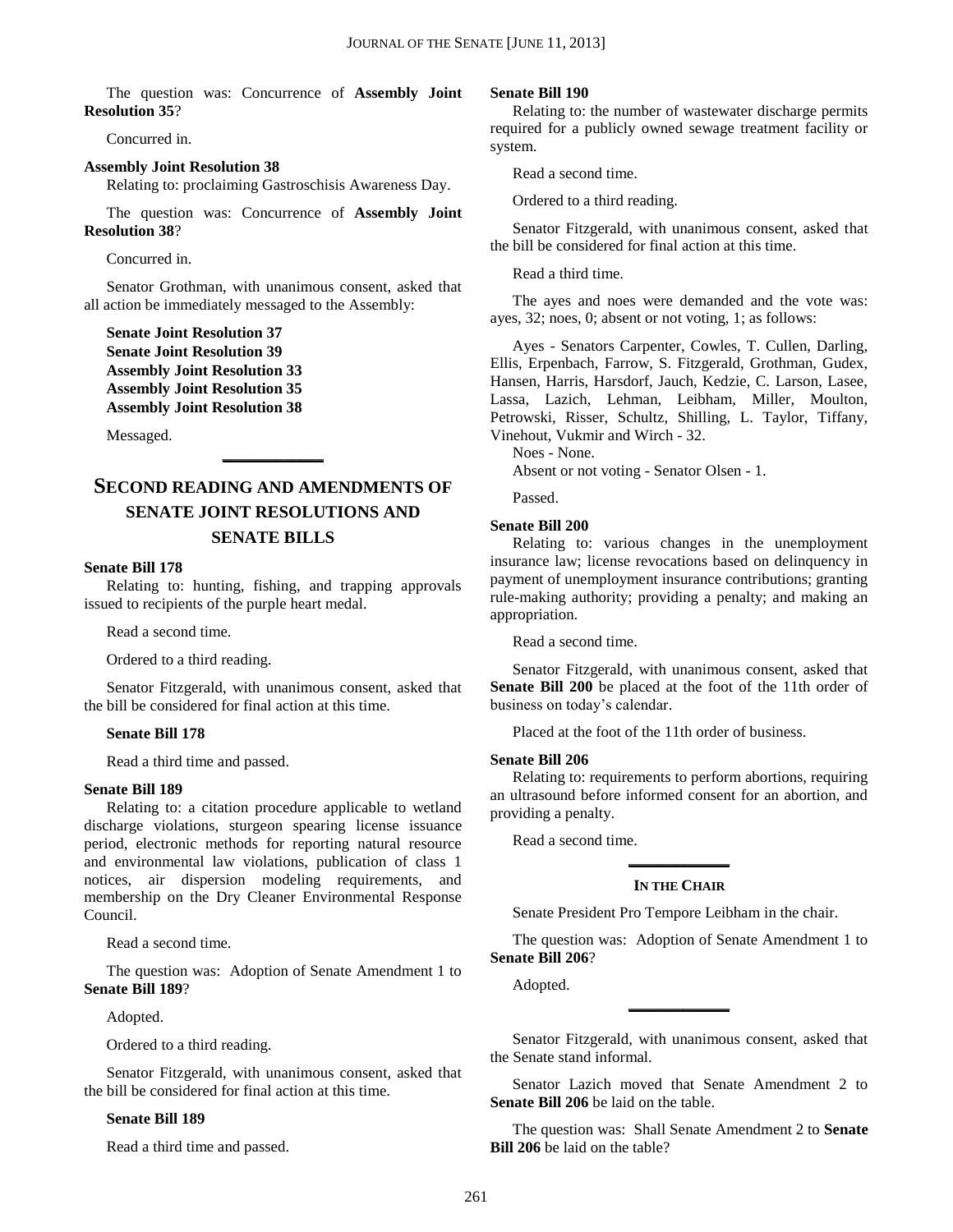The ayes and noes were demanded and the vote was: ayes, 17; noes, 15; absent or not voting, 1; as follows:

Ayes - Senators Cowles, Darling, Ellis, Farrow, S. Fitzgerald, Grothman, Gudex, Harsdorf, Kedzie, Lasee, Lazich, Leibham, Moulton, Petrowski, Schultz, Tiffany and Vukmir - 17.

Noes - Senators Carpenter, T. Cullen, Erpenbach, Hansen, Harris, Jauch, C. Larson, Lassa, Lehman, Miller, Risser, Shilling, L. Taylor, Vinehout and Wirch - 15.

Absent or not voting - Senator Olsen - 1.

Tabled.

Senator Lazich moved that Senate Amendment 3 to **Senate Bill 206** be laid on the table.

The question was: Shall Senate Amendment 3 to **Senate Bill 206** be laid on the table?

The ayes and noes were demanded and the vote was: ayes, 17; noes, 15; absent or not voting, 1; as follows:

Ayes - Senators Cowles, Darling, Ellis, Farrow, S. Fitzgerald, Grothman, Gudex, Harsdorf, Kedzie, Lasee, Lazich, Leibham, Moulton, Petrowski, Schultz, Tiffany and Vukmir - 17.

Noes - Senators Carpenter, T. Cullen, Erpenbach, Hansen, Harris, Jauch, C. Larson, Lassa, Lehman, Miller, Risser, Shilling, L. Taylor, Vinehout and Wirch - 15.

Absent or not voting - Senator Olsen - 1.

Tabled.

Senator Lazich moved that Senate Amendment 4 to **Senate Bill 206** be laid on the table.

The question was: Shall Senate Amendment 4 to **Senate Bill 206** be laid on the table?

The ayes and noes were demanded and the vote was: ayes, 17; noes, 15; absent or not voting, 1; as follows:

Ayes - Senators Cowles, Darling, Ellis, Farrow, S. Fitzgerald, Grothman, Gudex, Harsdorf, Kedzie, Lasee, Lazich, Leibham, Moulton, Petrowski, Schultz, Tiffany and Vukmir - 17.

Noes - Senators Carpenter, T. Cullen, Erpenbach, Hansen, Harris, Jauch, C. Larson, Lassa, Lehman, Miller, Risser, Shilling, L. Taylor, Vinehout and Wirch - 15.

Absent or not voting - Senator Olsen - 1.

Tabled.

Senator Lazich moved that Senate Amendment 5 to **Senate Bill 206** be laid on the table.

The question was: Shall Senate Amendment 5 to **Senate Bill 206** be laid on the table?

The ayes and noes were demanded and the vote was: ayes, 17; noes, 15; absent or not voting, 1; as follows:

Ayes - Senators Cowles, Darling, Ellis, Farrow, S. Fitzgerald, Grothman, Gudex, Harsdorf, Kedzie, Lasee, Lazich, Leibham, Moulton, Petrowski, Schultz, Tiffany and Vukmir - 17.

Noes - Senators Carpenter, T. Cullen, Erpenbach, Hansen, Harris, Jauch, C. Larson, Lassa, Lehman, Miller, Risser, Shilling, L. Taylor, Vinehout and Wirch - 15.

Absent or not voting - Senator Olsen - 1.

Tabled.

Senator Lazich moved that Senate Amendment 6 to **Senate Bill 206** be laid on the table.

The question was: Shall Senate Amendment 6 to **Senate Bill 206** be laid on the table?

The ayes and noes were demanded and the vote was: ayes, 17; noes, 15; absent or not voting, 1; as follows:

Ayes - Senators Cowles, Darling, Ellis, Farrow, S. Fitzgerald, Grothman, Gudex, Harsdorf, Kedzie, Lasee, Lazich, Leibham, Moulton, Petrowski, Schultz, Tiffany and Vukmir - 17.

Noes - Senators Carpenter, T. Cullen, Erpenbach, Hansen, Harris, Jauch, C. Larson, Lassa, Lehman, Miller, Risser, Shilling, L. Taylor, Vinehout and Wirch - 15.

Absent or not voting - Senator Olsen - 1.

Tabled.

Senator Lazich moved that Senate Amendment 7 to **Senate Bill 206** be laid on the table.

The question was: Shall Senate Amendment 7 to **Senate Bill 206** be laid on the table?

The ayes and noes were demanded and the vote was: ayes, 17; noes, 15; absent or not voting, 1; as follows:

Ayes - Senators Cowles, Darling, Ellis, Farrow, S. Fitzgerald, Grothman, Gudex, Harsdorf, Kedzie, Lasee, Lazich, Leibham, Moulton, Petrowski, Schultz, Tiffany and Vukmir - 17.

Noes - Senators Carpenter, T. Cullen, Erpenbach, Hansen, Harris, Jauch, C. Larson, Lassa, Lehman, Miller, Risser, Shilling, L. Taylor, Vinehout and Wirch - 15.

Absent or not voting - Senator Olsen - 1.

Tabled.

Senator Lazich moved that Senate Amendment 8 to **Senate Bill 206** be laid on the table.

The question was: Shall Senate Amendment 8 to **Senate Bill 206** be laid on the table?

The ayes and noes were demanded and the vote was: ayes, 17; noes, 15; absent or not voting, 1; as follows:

Ayes - Senators Cowles, Darling, Ellis, Farrow, S. Fitzgerald, Grothman, Gudex, Harsdorf, Kedzie, Lasee, Lazich, Leibham, Moulton, Petrowski, Schultz, Tiffany and Vukmir - 17.

Noes - Senators Carpenter, T. Cullen, Erpenbach, Hansen, Harris, Jauch, C. Larson, Lassa, Lehman, Miller,

Risser, Shilling, L. Taylor, Vinehout and Wirch - 15. Absent or not voting - Senator Olsen - 1.

Tabled.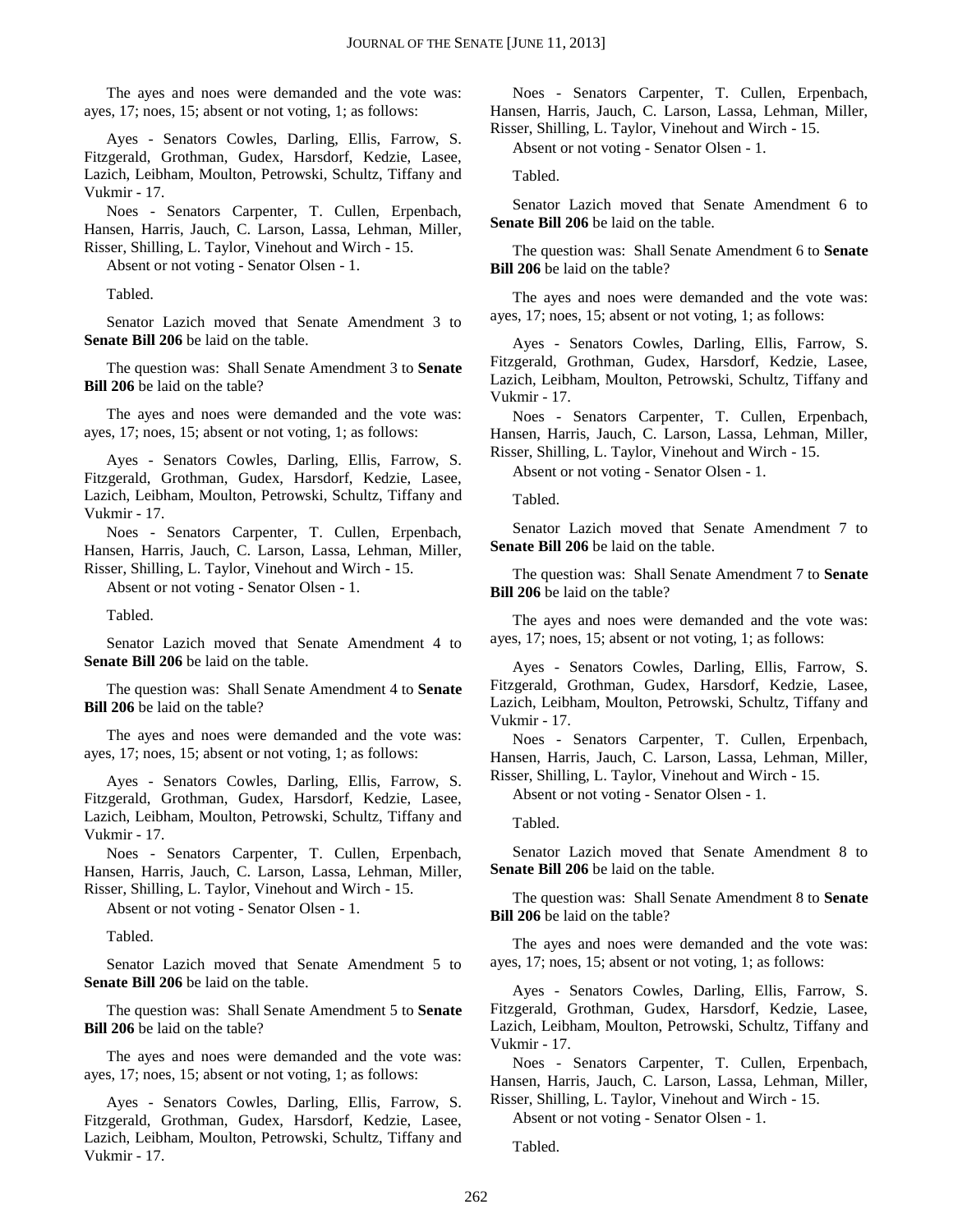Senator Lazich moved that Senate Amendment 9 to **Senate Bill 206** be laid on the table.

The question was: Shall Senate Amendment 9 to **Senate Bill 206** be laid on the table?

The ayes and noes were demanded and the vote was: ayes, 17; noes, 15; absent or not voting, 1; as follows:

Ayes - Senators Cowles, Darling, Ellis, Farrow, S. Fitzgerald, Grothman, Gudex, Harsdorf, Kedzie, Lasee, Lazich, Leibham, Moulton, Petrowski, Schultz, Tiffany and Vukmir - 17.

Noes - Senators Carpenter, T. Cullen, Erpenbach, Hansen, Harris, Jauch, C. Larson, Lassa, Lehman, Miller, Risser, Shilling, L. Taylor, Vinehout and Wirch - 15.

Absent or not voting - Senator Olsen - 1.

Tabled.

Senator Lazich moved that Senate Amendment 10 to **Senate Bill 206** be laid on the table.

The question was: Shall Senate Amendment 10 to **Senate Bill 206** be laid on the table?

The ayes and noes were demanded and the vote was: ayes, 17; noes, 15; absent or not voting, 1; as follows:

Ayes - Senators Cowles, Darling, Ellis, Farrow, S. Fitzgerald, Grothman, Gudex, Harsdorf, Kedzie, Lasee, Lazich, Leibham, Moulton, Petrowski, Schultz, Tiffany and Vukmir - 17.

Noes - Senators Carpenter, T. Cullen, Erpenbach, Hansen, Harris, Jauch, C. Larson, Lassa, Lehman, Miller, Risser, Shilling, L. Taylor, Vinehout and Wirch - 15.

Absent or not voting - Senator Olsen - 1.

Tabled.

Senator Lazich moved that Senate Amendment 11 to **Senate Bill 206** be laid on the table.

The question was: Shall Senate Amendment 11 to **Senate Bill 206** be laid on the table?

The ayes and noes were demanded and the vote was: ayes, 17; noes, 15; absent or not voting, 1; as follows:

Ayes - Senators Cowles, Darling, Ellis, Farrow, S. Fitzgerald, Grothman, Gudex, Harsdorf, Kedzie, Lasee, Lazich, Leibham, Moulton, Petrowski, Schultz, Tiffany and Vukmir - 17.

Noes - Senators Carpenter, T. Cullen, Erpenbach, Hansen, Harris, Jauch, C. Larson, Lassa, Lehman, Miller, Risser, Shilling, L. Taylor, Vinehout and Wirch - 15.

Absent or not voting - Senator Olsen - 1.

Tabled.

Senator Lazich moved that Senate Amendment 12 to **Senate Bill 206** be laid on the table.

The question was: Shall Senate Amendment 12 to **Senate Bill 206** be laid on the table?

The ayes and noes were demanded and the vote was: ayes, 17; noes, 15; absent or not voting, 1; as follows:

Ayes - Senators Cowles, Darling, Ellis, Farrow, S. Fitzgerald, Grothman, Gudex, Harsdorf, Kedzie, Lasee, Lazich, Leibham, Moulton, Petrowski, Schultz, Tiffany and Vukmir - 17.

Noes - Senators Carpenter, T. Cullen, Erpenbach, Hansen, Harris, Jauch, C. Larson, Lassa, Lehman, Miller,

Risser, Shilling, L. Taylor, Vinehout and Wirch - 15. Absent or not voting - Senator Olsen - 1.

Tabled.

Senator Hansen moved that Senate Amendment 13 to **Senate Bill 206** be laid on the table.

The question was: Shall Senate Amendment 13 to **Senate Bill 206** be laid on the table?

The ayes and noes were demanded and the vote was: ayes, 15; noes, 17; absent or not voting, 1; as follows:

Ayes - Senators Carpenter, T. Cullen, Erpenbach, Hansen, Harris, Jauch, C. Larson, Lassa, Lehman, Miller, Risser, Shilling, L. Taylor, Vinehout and Wirch - 15.

Noes - Senators Cowles, Darling, Ellis, Farrow, S. Fitzgerald, Grothman, Gudex, Harsdorf, Kedzie, Lasee, Lazich, Leibham, Moulton, Petrowski, Schultz, Tiffany and Vukmir - 17.

Absent or not voting - Senator Olsen - 1.

Refused to table.

Senator Erpenbach moved that Senate Amendment 13 to **Senate Bill 206** be rejected.

The question was: Rejection of Senate Amendment 13 to **Senate Bill 206**?

The ayes and noes were demanded and the vote was: ayes, 15; noes, 17; absent or not voting, 1; as follows:

Ayes - Senators Carpenter, T. Cullen, Erpenbach, Hansen, Harris, Jauch, C. Larson, Lassa, Lehman, Miller, Risser, Shilling, L. Taylor, Vinehout and Wirch - 15.

Noes - Senators Cowles, Darling, Ellis, Farrow, S. Fitzgerald, Grothman, Gudex, Harsdorf, Kedzie, Lasee, Lazich, Leibham, Moulton, Petrowski, Schultz, Tiffany and Vukmir - 17.

Absent or not voting - Senator Olsen - 1.

Refused to reject.

The question was: Adoption of Senate Amendment 13 to **Senate Bill 206**?

The ayes and noes were demanded and the vote was: ayes, 17; noes, 15; absent or not voting, 1; as follows:

Ayes - Senators Cowles, Darling, Ellis, Farrow, S. Fitzgerald, Grothman, Gudex, Harsdorf, Kedzie, Lasee, Lazich, Leibham, Moulton, Petrowski, Schultz, Tiffany and Vukmir - 17.

Noes - Senators Carpenter, T. Cullen, Erpenbach, Hansen, Harris, Jauch, C. Larson, Lassa, Lehman, Miller,

Risser, Shilling, L. Taylor, Vinehout and Wirch - 15. Absent or not voting - Senator Olsen - 1.

Adopted.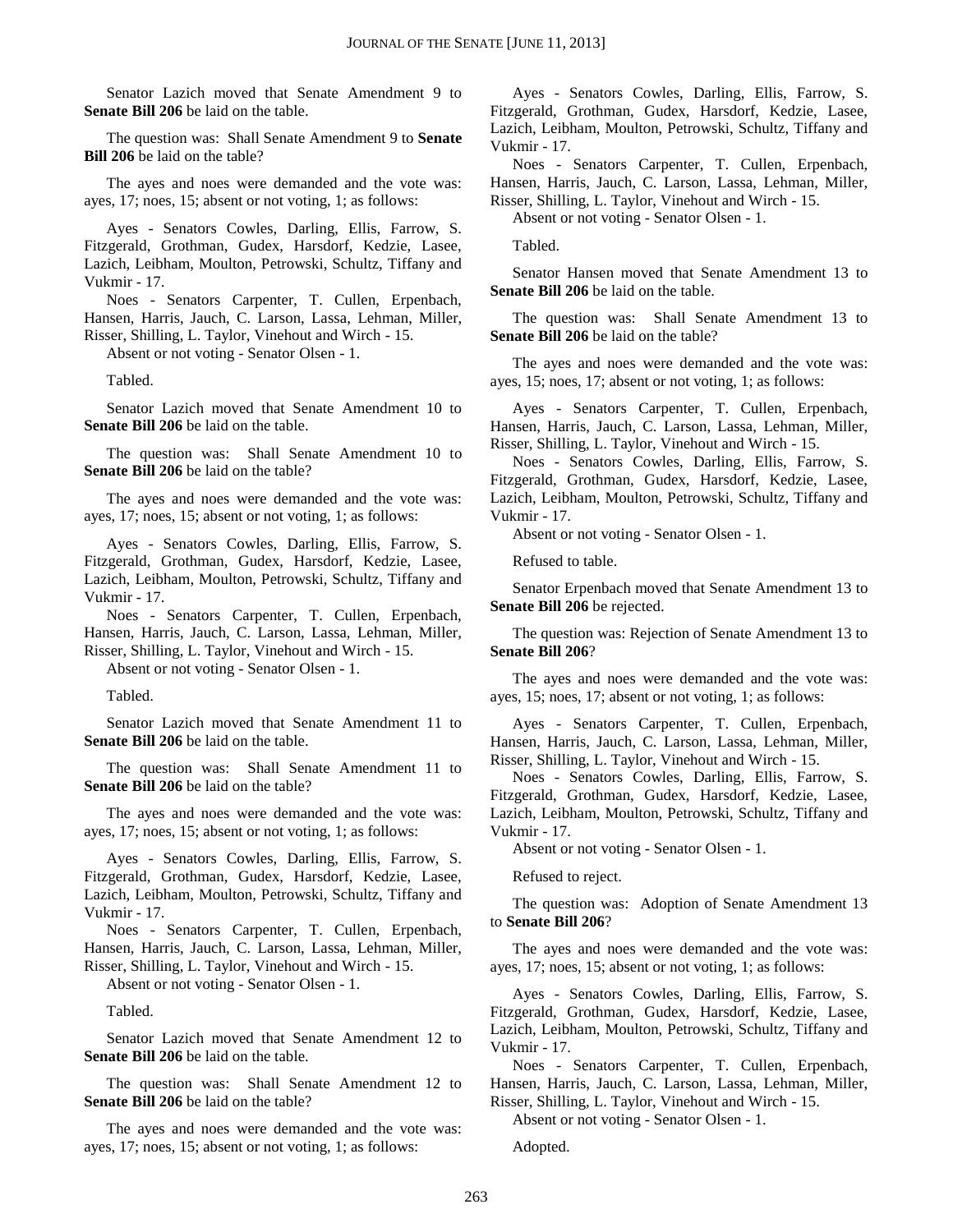The question was: Adoption of Senate Amendment 14 to **Senate Bill 206**?

The ayes and noes were demanded and the vote was: ayes, 32; noes, 0; absent or not voting, 1; as follows:

Ayes - Senators Carpenter, Cowles, T. Cullen, Darling, Ellis, Erpenbach, Farrow, S. Fitzgerald, Grothman, Gudex, Hansen, Harris, Harsdorf, Jauch, Kedzie, C. Larson, Lasee, Lassa, Lazich, Lehman, Leibham, Miller, Moulton, Petrowski, Risser, Schultz, Shilling, L. Taylor, Tiffany, Vinehout, Vukmir and Wirch - 32.

Noes - None.

Absent or not voting - Senator Olsen - 1.

Adopted.

#### **POINT OF ORDER**

Senator Fitzgerald raised the point of order that Senate Amendment 15 to **Senate Bill 206** was not germane.

**\_\_\_\_\_\_\_\_\_\_\_\_\_**

Senator Lassa, with unanimous consent, asked that the Senate recess.

1:54 P.M.

### **RECESS**

**\_\_\_\_\_\_\_\_\_\_\_\_\_**

3:04 P.M.

The Senate reconvened.

Senate President Ellis in the chair.

#### **POINT OF ORDER**

**\_\_\_\_\_\_\_\_\_\_\_\_\_**

Senator Fitzgerald withdrew his point of order that Senate Amendment 15 to **Senate Bill 206** was not germane.

Senator Erpenbach, with unanimous consent, asked that Senate Amendment 15 to **Senate Bill 206** be withdrawn and returned to author.

## **\_\_\_\_\_\_\_\_\_\_\_\_\_ IN THE CHAIR**

Senate President Pro Tempore Leibham in the chair.

The question was: Adoption of Senate Amendment 16 to **Senate Bill 206**?

The ayes and noes were demanded and the vote was: ayes, 29; noes, 0; absent or not voting, 4; as follows:

Ayes - Senators Carpenter, Cowles, T. Cullen, Darling, Ellis, Erpenbach, Farrow, S. Fitzgerald, Gudex, Hansen, Harris, Harsdorf, Kedzie, C. Larson, Lasee, Lassa, Lazich, Lehman, Leibham, Miller, Moulton, Petrowski, Risser, Shilling, L. Taylor, Tiffany, Vinehout, Vukmir and Wirch - 29.

Noes - None.

Absent or not voting - Senators Grothman, Jauch, Olsen and Schultz - 4.

Adopted.

Senator Grothman, with unanimous consent, asked to be recorded as voting "Aye" on the question of adoption of Senate Amendment 16 to **Senate Bill 206**.

Ordered to a third reading.

Senator Fitzgerald asked unanimous consent that the rules be suspended and that **Senate Bill 206** be given its third reading

Senator Larson objected.

Senator Fitzgerald moved that the rules be suspended and that **Senate Bill 206** be given a third reading.

The question was: Shall the rules be suspended and **Senate Bill 206** be given a third reading?

The ayes and noes were demanded and the vote was: ayes, 17; noes, 15; absent or not voting, 1; as follows:

Ayes - Senators Cowles, Darling, Ellis, Farrow, S. Fitzgerald, Grothman, Gudex, Harsdorf, Kedzie, Lasee, Lazich, Leibham, Moulton, Petrowski, Schultz, Tiffany and Vukmir - 17.

Noes - Senators Carpenter, T. Cullen, Erpenbach, Hansen, Harris, Jauch, C. Larson, Lassa, Lehman, Miller, Risser, Shilling, L. Taylor, Vinehout and Wirch - 15.

Absent or not voting - Senator Olsen - 1.

Refused to suspend rules for third reading.

## **\_\_\_\_\_\_\_\_\_\_\_\_\_ IN THE CHAIR**

Senate President Ellis in the chair.

#### **Senate Bill 207**

Relating to: incorporations including territory of two towns.

Read a second time.

The question was: Adoption of Senate Amendment 1 to **Senate Bill 207**?

Adopted.

The question was: Adoption of Senate Amendment 2 to **Senate Bill 207**?

Adopted.

Ordered to a third reading.

Senator Fitzgerald, with unanimous consent, asked that the bill be considered for final action at this time.

#### **Senate Bill 207**

Read a third time and passed.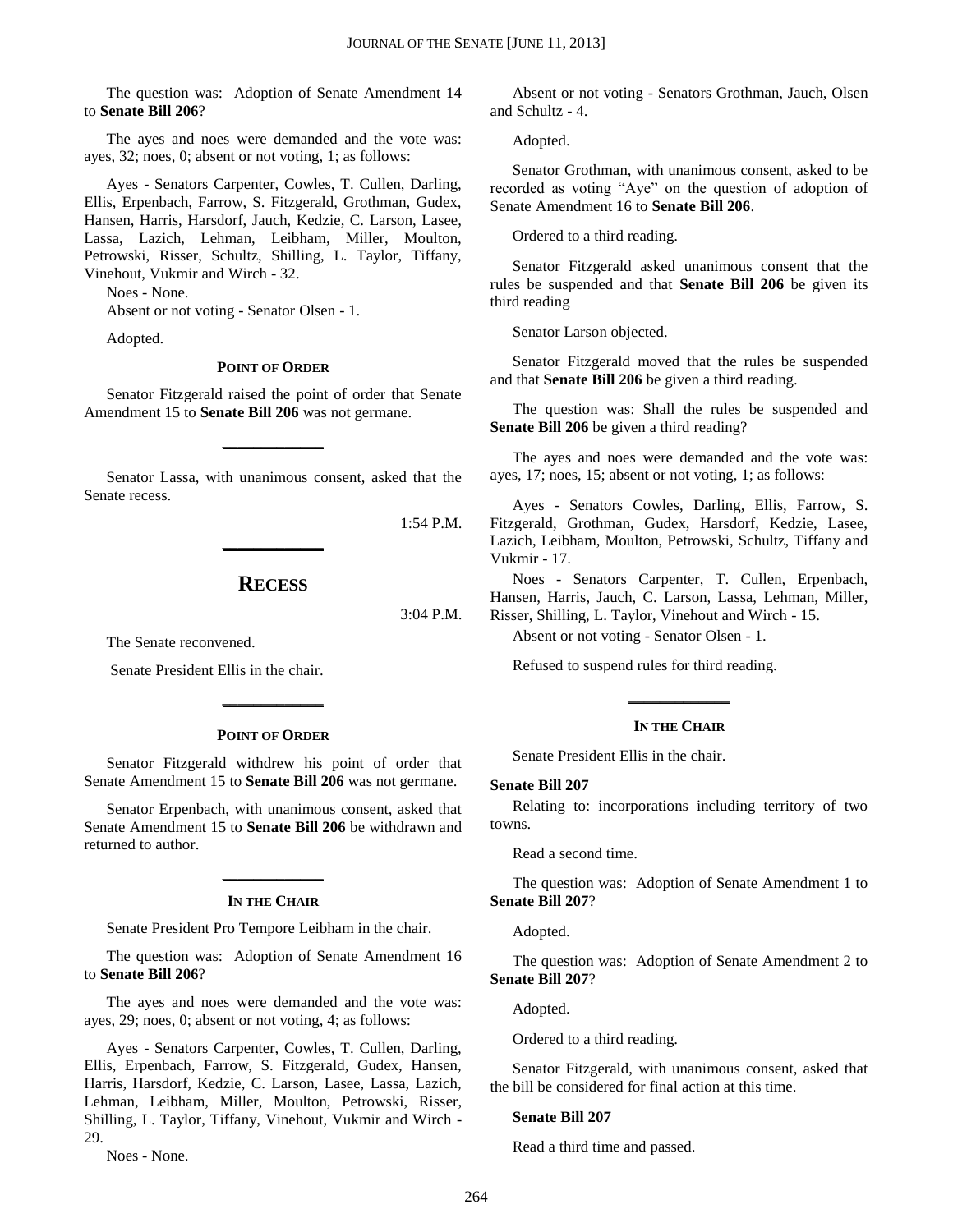## **\_\_\_\_\_\_\_\_\_\_\_\_\_ IN THE CHAIR**

Senate President Pro Tempore Leibham in the chair.

#### **Senate Bill 200**

Relating to: various changes in the unemployment insurance law; license revocations based on delinquency in payment of unemployment insurance contributions; granting rule-making authority; providing a penalty; and making an appropriation.

The question was: Adoption of Senate Amendment 1 to Senate Amendment 1 to **Senate Bill 200**?

Adopted.

The question was: Adoption of Senate Amendment 1 to **Senate Bill 200**?

Adopted.

The question was: Adoption of Senate Amendment 2 to **Senate Bill 200**?

Adopted.

The question was: Adoption of Senate Amendment 3 to **Senate Bill 200**?

Adopted.

Ordered to a third reading.

Senator Fitzgerald, with unanimous consent, asked that the bill be considered for final action at this time.

#### **Senate Bill 200**

Read a third time.

The ayes and noes were required and the vote was: ayes, 17; noes, 15; absent or not voting, 1; as follows:

Ayes - Senators Cowles, Darling, Ellis, Farrow, S. Fitzgerald, Grothman, Gudex, Harsdorf, Kedzie, Lasee, Lazich, Leibham, Moulton, Petrowski, Schultz, Tiffany and Vukmir - 17.

Noes - Senators Carpenter, T. Cullen, Erpenbach, Hansen, Harris, Jauch, C. Larson, Lassa, Lehman, Miller, Risser, Shilling, L. Taylor, Vinehout and Wirch - 15.

Absent or not voting - Senator Olsen - 1.

Passed.

Senator Fitzgerald, with unanimous consent, asked that all action be immediately messaged to the Assembly:

**Senate Bill 178 Senate Bill 189 Senate Bill 190 Senate Bill 207 Senate Bill 200**

Messaged.

## **SECOND READING AND AMENDMENTS OF ASSEMBLY JOINT RESOLUTIONS AND ASSEMBLY BILLS**

**\_\_\_\_\_\_\_\_\_\_\_\_\_**

#### **Assembly Bill 20**

Relating to: the notice and degree requirements for the examination to practice as a certified public accountant.

Read a second time.

Ordered to a third reading.

Senator Fitzgerald, with unanimous consent, asked that the bill be considered for final action at this time.

#### **Assembly Bill 20**

Read a third time and concurred in.

#### **Assembly Bill 77**

Relating to: reports by the Dwelling Code Council on the one- and two-family dwelling code.

Read a second time.

## **\_\_\_\_\_\_\_\_\_\_\_\_\_ IN THE CHAIR**

Senate President Ellis in the chair.

Senator Ellis, with unanimous consent, asked that the Senate stand informal.

**\_\_\_\_\_\_\_\_\_\_\_\_\_**

Senator Fitzgerald moved that Senate Amendment 1 to **Assembly Bill 77** be rejected.

The question was: Shall Senate Amendment 1 to **Assembly Bill 77** be rejected?

The ayes and noes were demanded and the vote was: ayes, 18; noes, 14; absent or not voting, 1; as follows:

Ayes - Senators Cowles, Darling, Ellis, Farrow, S. Fitzgerald, Grothman, Gudex, Harsdorf, Kedzie, Lasee, Lazich, Leibham, Moulton, Petrowski, Schultz, Shilling, Tiffany and Vukmir - 18.

Noes - Senators Carpenter, T. Cullen, Erpenbach, Hansen, Harris, Jauch, C. Larson, Lassa, Lehman, Miller, Risser, L. Taylor, Vinehout and Wirch - 14.

Absent or not voting - Senator Olsen - 1.

Rejected.

Ordered to a third reading.

Senator Fitzgerald, with unanimous consent, asked that the bill be considered for final action at this time.

#### **Assembly Bill 77**

Read a third time.

Senator Larson moved that **Assembly Bill 77** be referred to the committee on **Insurance and Housing**.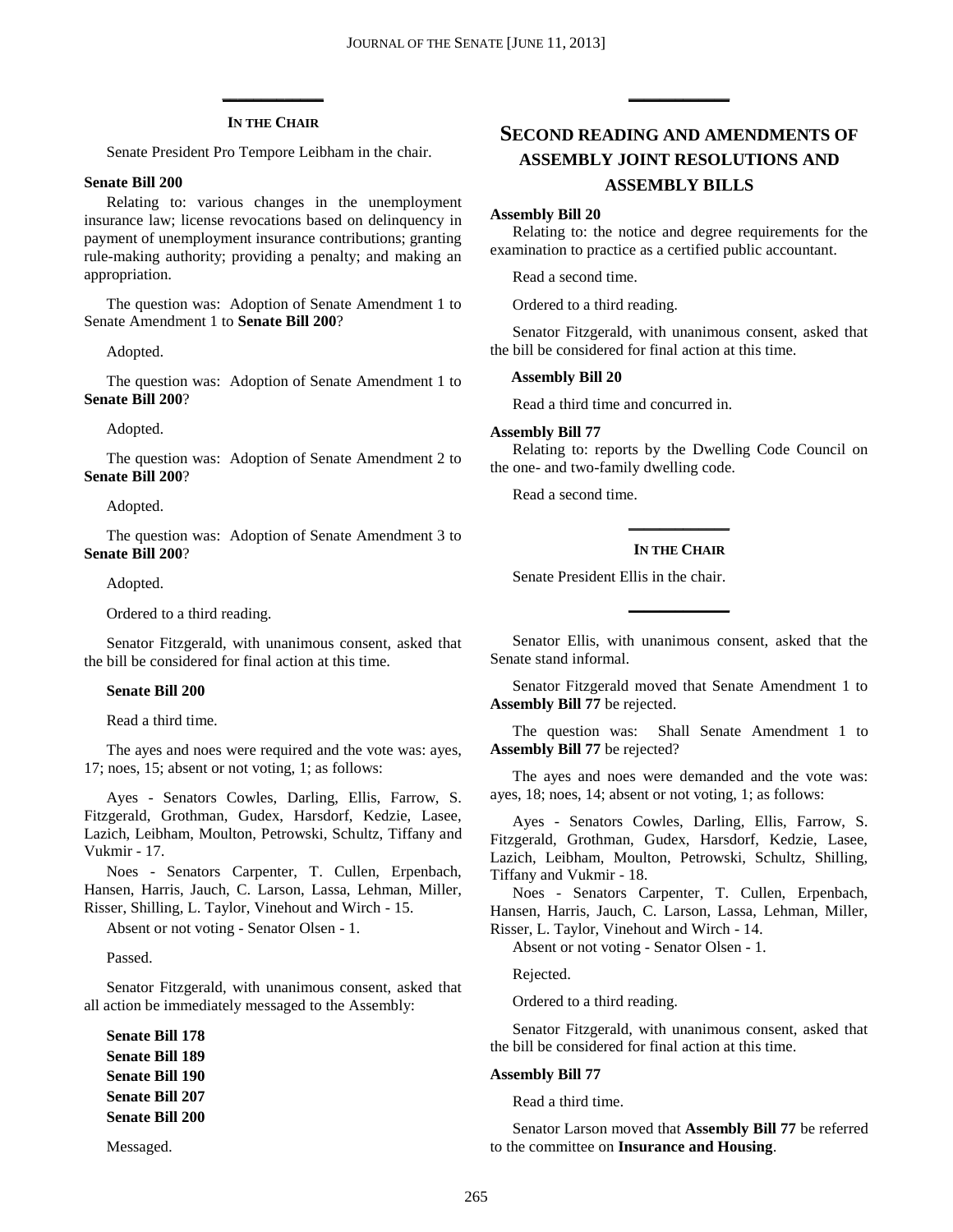The question was: Shall **Assembly Bill 77** be referred to the committee on **Insurance and Housing**?

The ayes and noes were demanded and the vote was: ayes, 15; noes, 17; absent or not voting, 1; as follows:

Ayes - Senators Carpenter, T. Cullen, Erpenbach, Hansen, Harris, Jauch, C. Larson, Lassa, Lehman, Miller, Risser, Shilling, L. Taylor, Vinehout and Wirch - 15.

Noes - Senators Cowles, Darling, Ellis, Farrow, S. Fitzgerald, Grothman, Gudex, Harsdorf, Kedzie, Lasee, Lazich, Leibham, Moulton, Petrowski, Schultz, Tiffany and Vukmir - 17.

Absent or not voting - Senator Olsen - 1.

Referral refused.

The question was: Concurrence of **Assembly Bill 77**?

Concurred in.

#### **Assembly Bill 81**

Relating to: contracting with residential contractors.

Read a second time.

Ordered to a third reading.

Senator Fitzgerald, with unanimous consent, asked that the bill be considered for final action at this time.

#### **Assembly 81**

Read a third time and concurred in.

#### **Assembly Bill 112**

Relating to: telecommunications systems installed on tower sites under the management and control of the Department of Natural Resources and the suspension of portions of a rule of the Department of Natural Resources.

Read a second time.

Ordered to a third reading.

Senator Fitzgerald, with unanimous consent, asked that the bill be considered for final action at this time.

#### **Assembly Bill 112**

Read a third time and concurred in.

#### **Assembly Bill 179**

Relating to: private interests in Wisconsin Economic Development Corporation contracts.

Read a second time.

Ordered to a third reading.

Senator Fitzgerald, with unanimous consent, asked that the bill be considered for final action at this time.

#### **Assembly Bill 179**

Read a third time.

Senator Larson moved that **Assembly Bill 179** be referred to the committee on **Economic Development and Local Government**.

#### The question was: Shall **Assembly Bill 179** be referred to the committee on **Economic Development and Local Government**?

The ayes and noes were demanded and the vote was: ayes, 15; noes, 17; absent or not voting, 1; as follows:

Ayes - Senators Carpenter, T. Cullen, Erpenbach, Hansen, Harris, Jauch, C. Larson, Lassa, Lehman, Miller, Risser, Shilling, L. Taylor, Vinehout and Wirch - 15.

Noes - Senators Cowles, Darling, Ellis, Farrow, S. Fitzgerald, Grothman, Gudex, Harsdorf, Kedzie, Lasee, Lazich, Leibham, Moulton, Petrowski, Schultz, Tiffany and Vukmir - 17.

Absent or not voting - Senator Olsen - 1.

Referral refused.

The question was: Concurrence of **Assembly Bill 179**?

Concurred in.

#### **Assembly Bill 214**

Relating to: ex parte communications in contested cases before the Public Service Commission.

Read a second time.

Ordered to a third reading.

Senator Fitzgerald, with unanimous consent, asked that the bill be considered for final action at this time.

#### **Assembly Bill 214**

Read a third time.

Senator Larson moved that **Assembly Bill 214** be referred to the committee on **Government Operations, Public Works, and Telecommunications**.

The question was: Shall **Assembly Bill 214** be referred to the committee on **Government Operations, Public Works, and Telecommunications**?

The ayes and noes were demanded and the vote was: ayes, 15; noes, 17; absent or not voting, 1; as follows:

Ayes - Senators Carpenter, T. Cullen, Erpenbach, Hansen, Harris, Jauch, C. Larson, Lassa, Lehman, Miller, Risser, Shilling, L. Taylor, Vinehout and Wirch - 15.

Noes - Senators Cowles, Darling, Ellis, Farrow, S. Fitzgerald, Grothman, Gudex, Harsdorf, Kedzie, Lasee, Lazich, Leibham, Moulton, Petrowski, Schultz, Tiffany and Vukmir - 17.

Absent or not voting - Senator Olsen - 1.

Referral refused.

The question was: Concurrence of **Assembly Bill 214**?

Concurred in.

Senator Fitzgerald, with unanimous consent, asked that all action be immediately messaged to the Assembly:

**Assembly Bill 20 Assembly Bill 77 Assembly Bill 81**